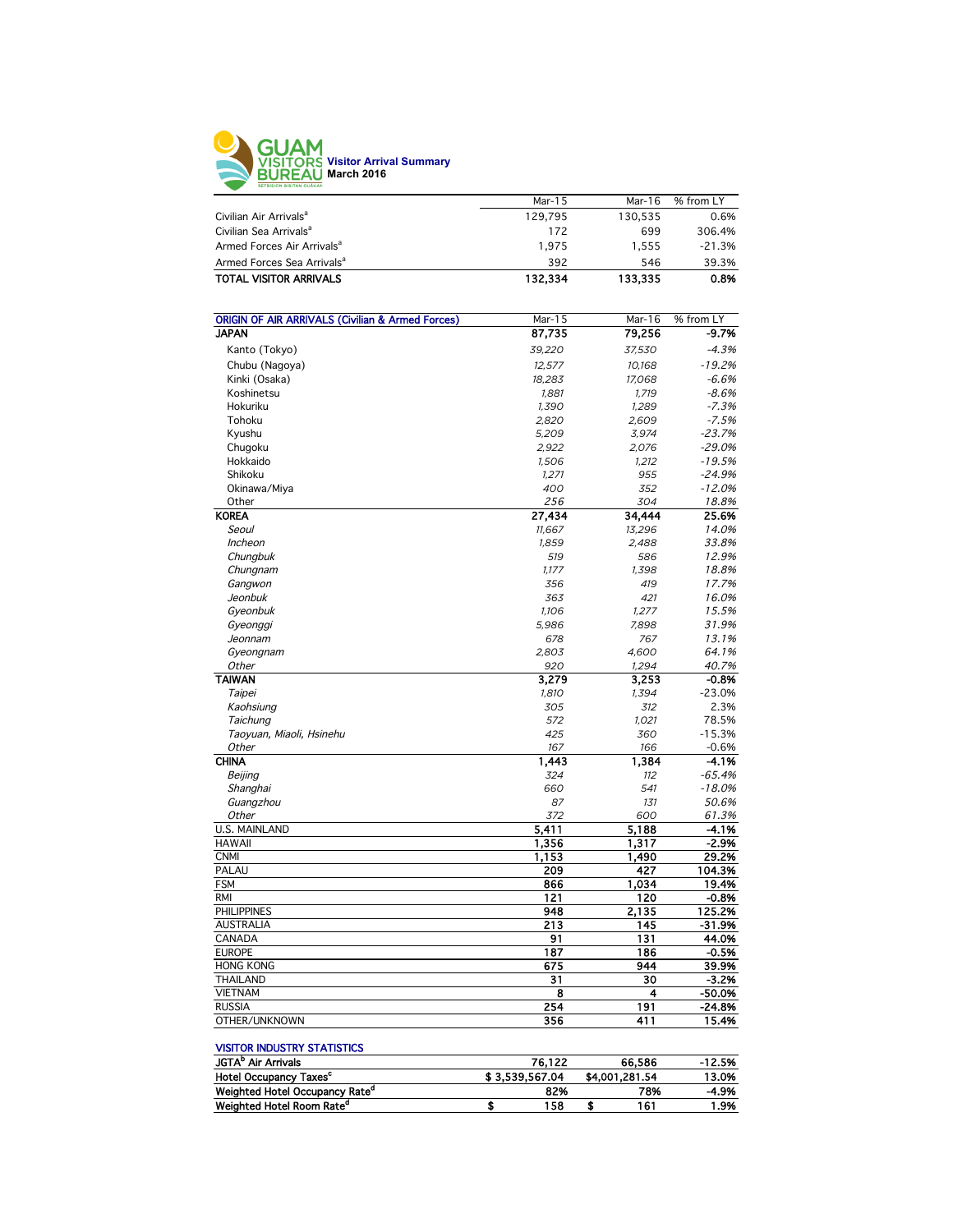## **Guam Visitors Bureau**

**March 2016 Visitor Arrival Summary Calendar Year-to-Date 2015/16 • Fiscal Year-to-Date 2015/16** 

|                                                                             | <b>CYTD 2015</b>           | <b>CYTD 2016</b>           |                      | <b>FYTD 2015</b>                 | <b>FYTD 2016</b>               |                    |
|-----------------------------------------------------------------------------|----------------------------|----------------------------|----------------------|----------------------------------|--------------------------------|--------------------|
|                                                                             | (Jan - Mar '15)            | (Jan - Mar '16)            |                      | % from LY (Oct '14 - Mar '15)    | (Oct '15 - Mar '16)            | % from LY          |
| Air Arrivals <sup>a</sup>                                                   | 375,822                    | 396,275                    | 5.4%                 | 700,742                          | 760,504                        | 8.5%               |
| Sea Arrivals <sup>a</sup>                                                   | 1,093                      | 8,651                      | 691.5%               | 6,117                            | 10,885                         | 77.9%              |
| <b>TOTAL VISITOR ARRIVALS</b>                                               | 376,915                    | 404,926                    | 7.4%                 | 706,859                          | 771,389                        | 9.1%               |
|                                                                             |                            |                            |                      |                                  |                                |                    |
|                                                                             | CYTD 2015                  | <b>CYTD 2016</b>           |                      | <b>FYTD 2015</b>                 | <b>FYTD 2016</b>               |                    |
| <b>ORIGIN OF AIR ARRIVALS (Civilian &amp; Armed Forces)</b><br><b>JAPAN</b> | (Jan - Mar '15)<br>226,899 | (Jan - Mar '16)<br>213,768 | % from LY<br>$-5.8%$ | (Oct '14 - Mar '15)<br>421,951   | (Oct '15 - Mar '16)<br>402,434 | % from LY<br>-4.6% |
| Kanto (Tokyo)                                                               | 103,575                    | 99,619                     | $-3.8%$              | 192,347                          | 191,004                        | $-0.7%$            |
| Chubu (Nagoya)                                                              | 30,383                     | 28,269                     | $-7.0%$              | 57,167                           | 53,066                         | $-7.2%$            |
| Kinki (Osaka)                                                               | 46,791                     | 46,932                     | 0.3%                 | 87,127                           | 86,275                         | $-1.0%$            |
| Koshinetsu                                                                  | 5,522                      | 4,986                      | $-9.7%$              | 11,418                           | 9,605                          | $-15.9%$           |
| Hokuriku                                                                    | 3,366                      | 3,278                      | $-2.6%$              | 5,713                            | 5,762                          | 0.9%               |
| Tohoku                                                                      | 8,161                      | 7,615                      | $-6.7%$              | 15,598                           | 14,163                         | $-9.2%$            |
| Kyushu                                                                      | 12,257                     | 8,934                      | $-27.1%$             | 19,772                           | 16,083                         | $-18.7%$           |
| Chugoku                                                                     | 6,623                      | 5,145                      | $-22.3%$             | 13,375                           | 10,399                         | $-22.3%$           |
| Hokkaido                                                                    | 4,990                      | 4,366                      | $-12.5%$             | 8,961                            | 7,450                          | $-16.9%$           |
| Shikoku                                                                     | 3,283                      | 2,557                      | $-22.1%$             | 6,444                            | 5,077                          | $-21.2%$           |
| Okinawa/Miya                                                                | 1,248                      | 1,387                      | 11.1%                | 2,418                            | 2,226                          | $-7.9%$            |
| Other                                                                       | 700                        | 680                        | $-2.9%$              | 1,611                            | 1,324                          | $-17.8%$           |
| <b>KOREA</b>                                                                | 97,956                     | 124,879                    | 27.5%                | 180,643                          | 251,354                        | 39.1%              |
| Seoul                                                                       | 42,469                     | 48,949                     | 15.3%                | 79,405                           | 100,087                        | 26.0%              |
| Incheon                                                                     | 6,264                      | 7,847                      | 25.3%                | 11,635                           | 15,699                         | 34.9%              |
| Chungbuk                                                                    | 1,755                      | 2,420                      | 37.9%                | 3,260                            | 4,691                          | 43.9%              |
| Chungnam                                                                    | 3,847                      | 5,358                      | 39.3%                | 7,170                            | 10,313                         | 43.8%              |
| Gangwon                                                                     | 1,548                      | 1,757                      | 13.5%                | 2,518                            | 3,346                          | 32.9%              |
| Jeonbuk                                                                     | 1,825                      | 2,009                      | 10.1%<br>42.4%       | 3,008                            | 3,764                          | 25.1%<br>62.7%     |
| Gyeonbuk                                                                    | 3,598<br>21,756            | 5,125<br>27,561            | 26.7%                | 6,359<br>41,528                  | 10,345<br>55,134               | 32.8%              |
| Gyeonggi<br>Jeonnam                                                         | 2,491                      | 3,244                      | 30.2%                | 4,269                            | 6,018                          | 41.0%              |
| Gyeongnam                                                                   | 8,809                      | 15,233                     | 72.9%                | 15,236                           | 31,819                         | 108.8%             |
| Other                                                                       | 3,594                      | 5,376                      | 49.6%                | 6,255                            | 10.138                         | 62.1%              |
| <b>TAIWAN</b>                                                               | 10,657                     | 11,724                     | 10.0%                | 19,793                           | 20,750                         | 4.8%               |
| Taipei                                                                      | 5,944                      | 6,206                      | 4.4%                 | 11,328                           | 11,270                         | $-0.5%$            |
| Kaohsiung                                                                   | 749                        | 838                        | 11.9%                | 1,335                            | 1,438                          | 7.7%               |
| Taichung                                                                    | 1,846                      | 2,511                      | 36.0%                | 3,398                            | 4,090                          | 20.4%              |
| Taoyuan, Miaoli, Hsinehu                                                    | 1,414                      | 1,431                      | 1.2%                 | 2,523                            | 2,642                          | 4.7%               |
| Other                                                                       | 704                        | 738                        | 4.8%                 | 1,209                            | 1,310                          | 8.4%               |
| <b>CHINA</b>                                                                | 7,698                      | 9,902                      | 28.6%                | 12,234                           | 14,547                         | 18.9%              |
| Beijing                                                                     | 1,557                      | 2,015                      | 29.4%                | 2,907                            | 2,941                          | 1.2%               |
| Shanghai                                                                    | 2,341                      | 2,728                      | 16.5%                | 3,698                            | 4,022                          | 8.8%               |
| Guangzhou                                                                   | 403                        | 708                        | 75.7%                | 645                              | 1,100                          | 70.5%              |
| Other                                                                       | 3,397                      | 4,451                      | 31.0%                | 4,984                            | 6,484                          | 30.1%              |
| <b>U.S. MAINLAND</b><br><b>HAWAII</b>                                       | 14,744                     | 15,412                     | 4.5%                 | 27,836                           | 29,131                         | 4.7%               |
| <b>CNMI</b>                                                                 | 3,539<br>3,014             | 3,715<br>3,812             | 5.0%<br>26.5%        | 6,873<br>6,510                   | 6,923<br>7,885                 | 0.7%<br>21.1%      |
| PALAU                                                                       | 639                        | 906                        | 41.8%                | 1,525                            | 2,280                          | 49.5%              |
| <b>FSM</b>                                                                  | 2,246                      | 2,422                      | 7.8%                 | 4,539                            | 5,156                          | 13.6%              |
| <b>RMI</b>                                                                  | 231                        | 258                        | 11.7%                | 433                              | 490                            | 13.2%              |
| <b>PHILIPPINES</b>                                                          | 2,378                      | 3,741                      | 57.3%                | 6,303                            | 7,815                          | 24.0%              |
| AUSTRALIA                                                                   | 934                        | 743                        | -20.4%               | 1,733                            | 1,230                          | -29.0%             |
| CANADA                                                                      | 281                        | 279                        | $-0.7%$              | 539                              | 505                            | $-6.3%$            |
| <b>EUROPE</b>                                                               | 459                        | 502                        | 9.4%                 | 976                              | 1,076                          | 10.2%              |
| <b>HONG KONG</b>                                                            | 1,917                      | 2,155                      | 12.4%                | 4,193                            | 4,674                          | 11.5%              |
| <b>THAILAND</b>                                                             | 103                        | 112                        | 8.7%                 | 172                              | 227                            | 32.0%              |
| <b>VIETNAM</b>                                                              | 34                         | 52                         | 52.9%                | 65                               | 95                             | 46.2%              |
| <b>RUSSIA</b>                                                               | 1,094                      | 752                        | $-31.3%$             | 2,399                            | 1,599                          | $-33.3%$           |
| OTHER/UNKNOWN                                                               | 999                        | 1,141                      | 14.2%                | 2,025                            | 2,333                          | 15.2%              |
|                                                                             |                            |                            |                      |                                  |                                |                    |
| <b>VISITOR INDUSTRY STATISTICS</b><br>JGTA <sup>b</sup> Air Arrivals        | 204,721                    |                            | $-10.2%$             |                                  |                                |                    |
| Hotel Occupancy Taxes <sup>c</sup>                                          | \$10,660,891.77            | 183,895<br>\$11,844,411.27 |                      | 379,971<br>11.1% \$18,674,703.31 | 349,566<br>\$20,880,210.90     | $-8.0%$<br>11.8%   |
|                                                                             |                            |                            |                      |                                  |                                |                    |

Note: CYTD is Calendar Year-to-Date and FYTD is Fiscal Year-to-Date. 2012/3 visitor arrivals may exclude Armed Forces sea arrival statistics and may not be comparable to figures last year. Visitor statistics will be updated once the data is made available. Armed Forces sea arrivals exclude HP (home ported) or MSC (military sea command) personnel. Source: °Civilian air & sea arrivals. Customs Declaration<br>Forms, Customs & Quaran Government of Guam dGuam Hotel & Restaurant Association

Weighted Hotel Occupancy Rate<sup>d</sup> 81% 83% 2.5% 75% 5.3% Weighted Hotel Room Rate<sup>d</sup> \$ 164 \$ 173 5.5% \$ 156 \$ 165 6.2%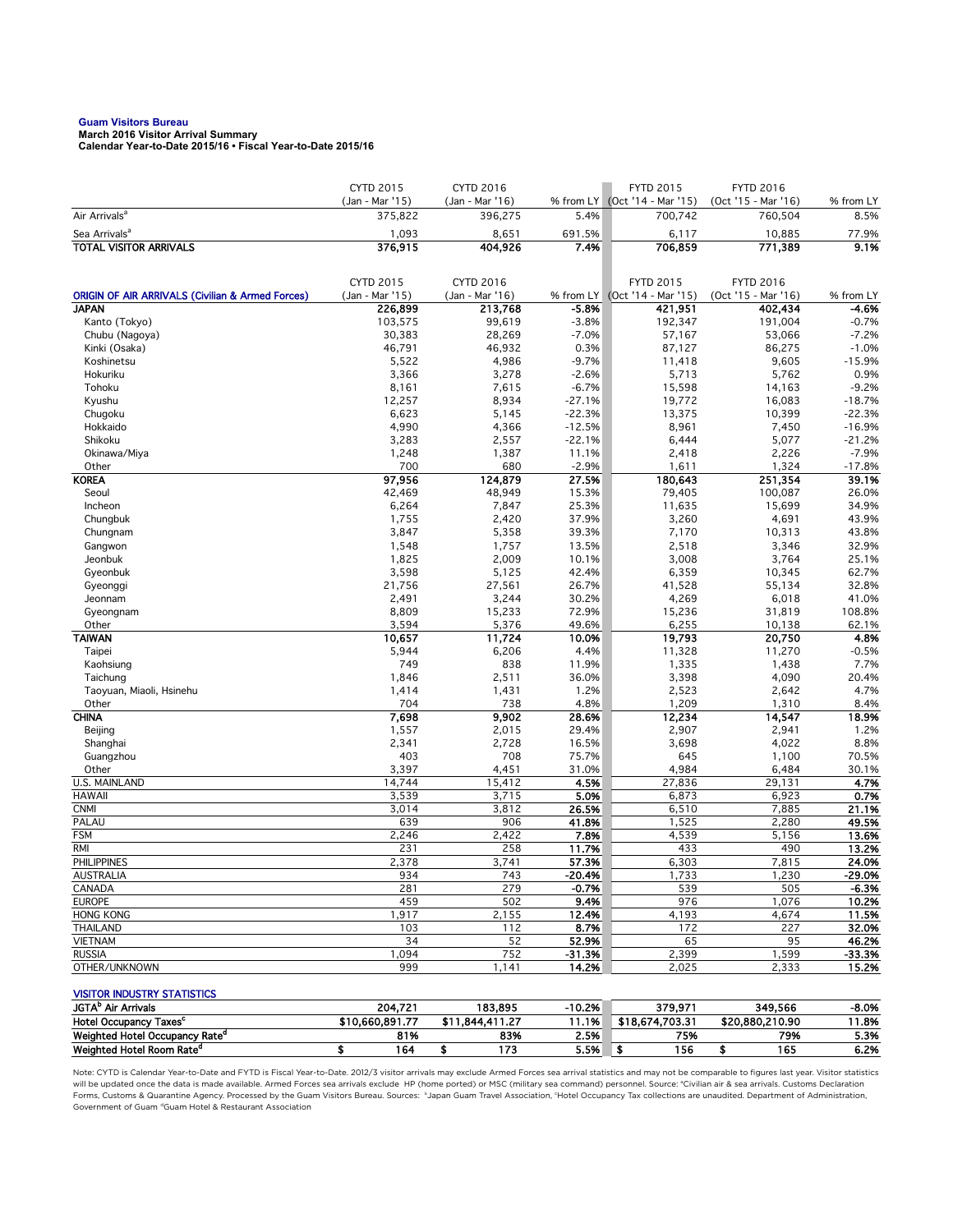

| <b>MARCH</b>          |                          | 2 <sup>r</sup>           | 3                        | 4                        | 5                        | 6              |                 | 8                        | 9                        | 10    | 11              | $12 \overline{ }$        | 13                       | 14                       | 15 <sup>r</sup>   | 16    | <b>Total</b> |
|-----------------------|--------------------------|--------------------------|--------------------------|--------------------------|--------------------------|----------------|-----------------|--------------------------|--------------------------|-------|-----------------|--------------------------|--------------------------|--------------------------|-------------------|-------|--------------|
|                       | <b>Tue</b>               | <b>Wed</b>               | <b>Thu</b>               | Fri                      | Sat                      | <b>Sun</b>     | <b>Mon</b>      | <b>Tue</b>               | Wed                      | Thu   | Fri             | Sat                      | <b>Sun</b>               | Mon                      | <b>Tue</b>        | Wed   | (March 1-16) |
| <b>TOTAL CIV' AIR</b> | 4,448                    | 4,293                    | 4,445                    | 4,374                    | 4,289                    | 4,820          | 4,175           | 4,031                    | 3,838                    | 4,338 | 4,479           | 4,034                    | 4,786                    | 4,198                    | 3,993             | 4,233 | 68,774       |
| Japan                 | 2,788                    | 2,574                    | 2,814                    | 2,778                    | 2,778                    | 2,985          | 2,846           | 2,639                    | 2,366                    | 2,647 | 2,723           | 2,555                    | 2,805                    | 2,907                    | 2,581             | 2,533 | 43,319       |
| Korea                 | 1.128                    | 1,087                    | 1,155                    | 1,072                    | 1,042                    | 1,051          | 874             | 916                      | 874                      | 1,357 | .344            | 1,022                    | ,269                     | 990                      | 718               | 1.115 | 17,014       |
| Taiwan                | 76                       | 225                      | $\overline{\phantom{0}}$ | 110                      |                          | 298            |                 | 47                       | 253                      | 3     | 78              | 2                        | 261                      |                          | 75                | 201   | 1,630        |
| China, P.R.C.         | 32                       | 12                       | 16                       | 81                       | 17                       | 19             | 70              | 51                       | 20                       | 66    | 79              | 38                       | 65                       | 71                       | 57                | 12    | 706          |
| U.S. Mainland         | 184                      | 145                      | 120                      | 99                       | 169                      | 192            | 151             | 148                      | 134                      | 71    | 121             | 131                      | 149                      | 115                      | 232               | 150   | 2,311        |
| Hawaii                | 54                       | 29                       | 28                       | 28                       | 24                       | 46             | 49              | 54                       | $\overline{37}$          | 31    | 14              | 25                       | 61                       | 30                       | 31                | 44    | 585          |
| <b>CNMI</b>           | $\overline{36}$          | 78                       | 70                       | 108                      | 66                       | 59             | 70              | 28                       | 49                       | 37    | $\overline{52}$ | 16                       | 22                       | 30                       | 27                | 50    | 798          |
| Palau                 | 10 <sup>°</sup>          | 15                       | 31                       | 50                       | 16                       | 2              | 21              | 4                        | 24                       | 11    |                 | 37                       | 4                        | 5                        | $12 \overline{ }$ | 19    | 262          |
| <b>FSM</b>            | 40                       | 40                       | 67                       | 6                        | 47                       | 20             | $3\overline{4}$ | 59                       | 31                       | 44    | 3               | 48                       | 21                       | 26                       | 31                | 31    | 548          |
| IRMI                  | 5                        | $\overline{\phantom{0}}$ | 8                        | $\overline{\phantom{0}}$ | 9                        | $\overline{4}$ | 4               | 4                        | $\overline{\phantom{0}}$ |       |                 | $\overline{4}$           | 6                        | $\overline{\phantom{0}}$ | 6                 | 8     | 65           |
| Philippines           | 27                       | 59                       | 20                       | 16                       | 57                       | 34             | 22              | 27                       | 29                       | 25    | 39              | 55                       | 41                       | 6                        | 176               | 30    | 663          |
| Australia             | 5                        | 4                        | 3                        |                          | 3                        | 12             |                 | 8                        |                          | 6     |                 | 2                        | 5                        |                          | 8                 | 9     | 74           |
| Canada                | 4                        | 5                        | 8                        |                          | 3                        | $\overline{ }$ | 3               | 4                        | $\overline{\phantom{0}}$ | 3     |                 | $\overline{\phantom{0}}$ | 3                        | 5                        | 8                 | 6     | 61           |
| Europe                | 2                        | 5                        | 3                        | 2                        | 4                        | 8              | 9               | 11                       | 4                        |       |                 | 11                       | 13                       | 3                        | 4                 | 4     | 91           |
| Hong Kong             | 30                       | 5                        | 84                       | 2                        | 36                       | 61             | 3               | 24                       | 2                        | 12    |                 | 71                       | 14                       | 2                        | 15                | 3     | 365          |
| Thailand              | $\overline{\phantom{a}}$ | $\overline{\phantom{a}}$ | 2                        | 2                        | 3                        | 3              |                 |                          | 3                        | 3     |                 |                          |                          | $\overline{\phantom{a}}$ |                   |       | 20           |
| Vietnam               | $\overline{\phantom{a}}$ | $\overline{\phantom{0}}$ | $\overline{a}$           |                          | $\overline{\phantom{a}}$ |                |                 |                          |                          |       |                 |                          | $\overline{\phantom{0}}$ | $\overline{\phantom{0}}$ |                   |       |              |
| Russia                | 9                        | 8                        |                          | 10                       |                          | 11             |                 | $\overline{\phantom{0}}$ | 4                        | ົ     | 10 <sup>°</sup> | $\overline{\phantom{0}}$ | 16                       | 3                        | 4                 | 3     | 86           |
| Other                 | 18                       | 2                        | 15                       | 8                        | 13                       | 8              | 9               | 6                        | ⇁                        | 6     | 10 <sup>°</sup> | 16                       | 30                       | 4                        | 8                 | 15    | 175          |

*Note: March 2016 daily arrivals reflect Civilian Air arrivals only. Source: Guam Customs Declaration Forms, Customs & Quarantine Agency. Processed by the Guam Visitors Bureau.*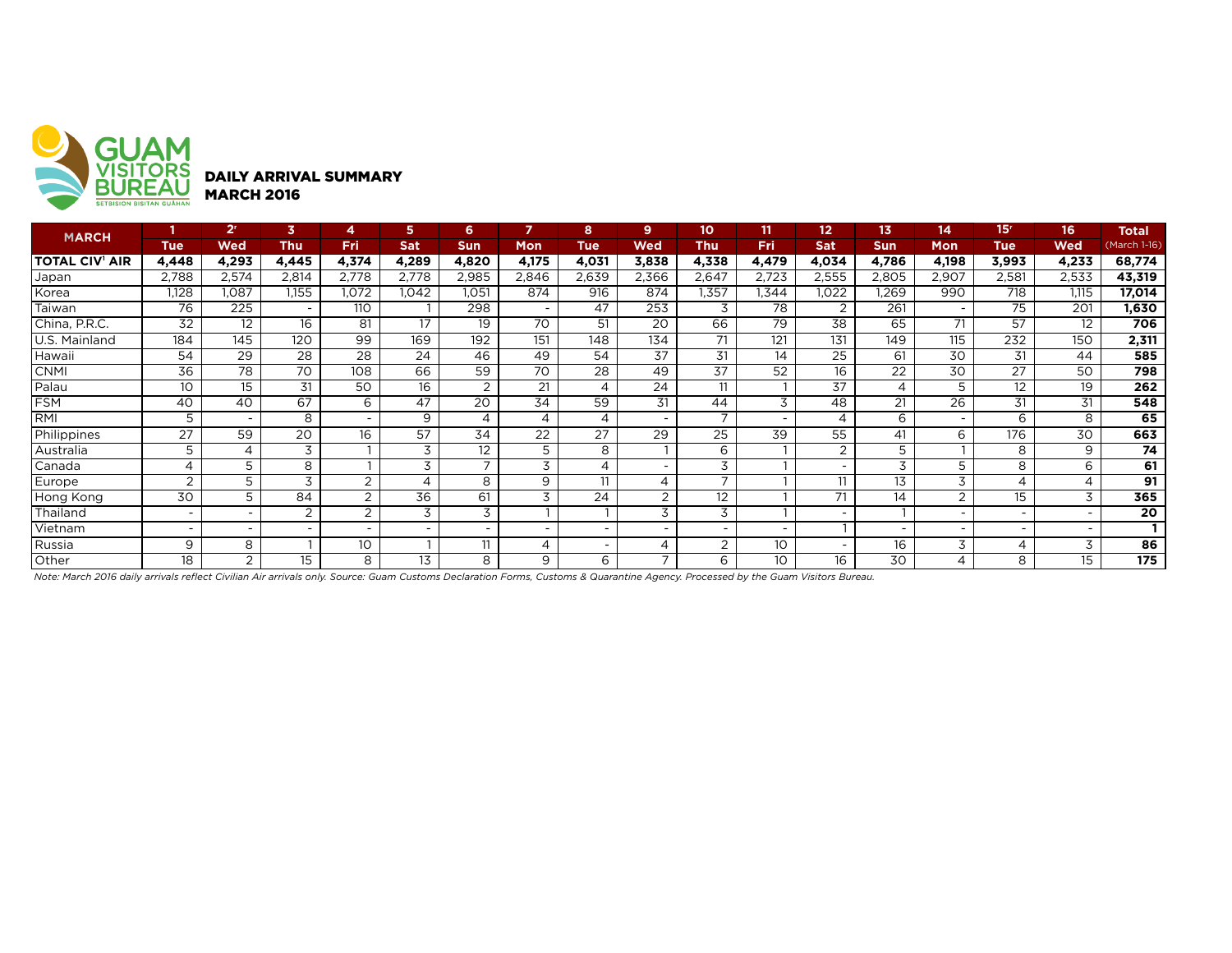

DAILY ARRIVAL SUMMARY MARCH 2016

|                | 17                       | 18    | 19                       | 20                       | 21                       | 22                       | 23                       | 24                       | 25                       | 26                       | 27                       | 28                       | 29    | 30 <sup>r</sup> | 31                       |                  |
|----------------|--------------------------|-------|--------------------------|--------------------------|--------------------------|--------------------------|--------------------------|--------------------------|--------------------------|--------------------------|--------------------------|--------------------------|-------|-----------------|--------------------------|------------------|
| <b>MARCH</b>   | Thu                      | Fri   | Sat                      | Sun                      | Mon                      | Tue                      | Wed                      | Thu                      | Fri                      | <b>Sat</b>               | <b>Sun</b>               | Mon                      | Tue   | Wed             | Thu                      | <b>Total</b>     |
| TOTAL CIV' AIR | 4.430                    | 4,413 | 4.627                    | 4,868                    | 4,142                    | 3,420                    | 3,894                    | 4,382                    | 4.591                    | 4,118                    | 4,191                    | 3,912                    | 3,689 | 3.162           | 3,922                    | 130,535          |
| Japan          | 2,442                    | 2,468 | 2,818                    | 2,797                    | 2,578                    | ,986                     | .992                     | 2,255                    | 2,820                    | 2,411                    | 2,407                    | 2,318                    | 2,219 | .892            | 1,993                    | 78,715           |
| Korea          | ,484                     | .433  | ,287                     | 1,157                    | 1,188                    | 758                      | 998                      | .426                     | .255                     | 1,165                    | 1,038                    | 1,233                    | 810   | 711             | .487                     | 34,444           |
| Taiwan         | 6                        | 143   |                          | 425                      |                          | 136                      | 205                      | $\overline{\phantom{a}}$ | 114                      | 2                        | 247                      | 2                        | 80    | 253             |                          | 3,253            |
| China, P.R.C.  | 35                       | 101   | 28                       | 19                       | 62                       | 31                       | 14                       | 20                       | 57                       | 66                       | 58                       | 72                       | 41    | 32              | 38                       | 1,380            |
| U.S. Mainland  | 193                      | 101   | 141                      | 128                      | 115                      | 147                      | 148                      | 122                      | 140                      | 126                      | 154                      | 83                       | 156   | 112             | 143                      | 4,320            |
| Hawaii         | 55                       | 37    | 40                       | 63                       | 43                       | 26                       | 47                       | 40                       | 19                       | 40                       | 57                       | 60                       | 89    | 28              | 38                       | 1,267            |
| <b>CNMI</b>    | 49                       | 55    | 37                       | 59                       | 42                       | 37                       | 101                      | 65                       | 37                       | 23                       | 20                       | 51                       | 53    | 32              | 30                       | 1,489            |
| Palau          | 16                       | 12    | 19                       | 8                        | 13                       | 4                        |                          | 17                       | 18                       | 22                       | $\overline{\phantom{a}}$ | 9                        |       | 4               | 9                        | 427              |
| FSM            | 39                       | 2     | 39                       | 9                        | 33                       | 38                       | 70                       | 30                       | 3                        | $\overline{22}$          | $\overline{22}$          | 43                       | 46    | 41              | 49                       | 1,034            |
| RMI            |                          |       | 16                       | $\overline{\phantom{a}}$ |                          |                          | 6                        | -                        | $\overline{\phantom{a}}$ | 10                       | <b>.</b>                 |                          | 5.    | 2               | 15                       | 120              |
| Philippines    | 80                       | 34    | 89                       | 107                      | 42                       | 195                      | 238                      | 285                      | 67                       | 58                       | 71                       | 17                       | 82    | 27              | 78                       | 2,133            |
| Australia      | 2                        | 2     | 5                        | 2                        | 2                        |                          |                          |                          | 8                        | 6                        | 2                        | 2                        | 2     | 4               | $\sim$                   | 112              |
| Canada         |                          | 3     | 8                        | $\overline{ }$           | $\overline{2}$           |                          | $10^{-}$                 | $\blacksquare$           | 6                        | 4                        | 6                        | 3                        | 3     |                 | $\sim$                   | 116              |
| Europe         |                          | 2     | 9                        | 12                       | $\overline{\phantom{0}}$ | 3                        | 16                       | $\overline{\phantom{0}}$ | 4                        | 11                       | 4                        | $\overline{2}$           |       | 6               | 5                        | 183              |
| Hong Kong      | 17                       |       | 73                       | 39                       | $\overline{2}$           | 41                       | 6                        | 86                       | 11                       | 133                      | 67                       |                          | 73    |                 | 24                       | 944              |
| Thailand       | $\overline{\phantom{a}}$ |       |                          | $\overline{\phantom{a}}$ |                          | 2                        | $\overline{\phantom{a}}$ | $\overline{\phantom{a}}$ | $\sim$                   | 3                        |                          | $\overline{\phantom{a}}$ |       |                 | 2                        | 30               |
| Vietnam        |                          |       |                          | $\overline{\phantom{a}}$ | ٠                        |                          | $\overline{\phantom{a}}$ | $\overline{\phantom{a}}$ | $\overline{\phantom{a}}$ | $\overline{\phantom{a}}$ |                          |                          |       |                 |                          | 4                |
| Russia         | $\overline{2}$           |       | 8                        | $\overline{22}$          | ٠                        | 8                        | 9                        | 5                        | $\overline{18}$          | 8                        | $\overline{ }$           | 11                       | 4     | 2               | $\overline{\phantom{a}}$ | 191              |
| Other          | 8                        | 19    | $\overline{\phantom{a}}$ | 14                       | 12                       | $\overline{\phantom{a}}$ | $\overline{26}$          | 17                       | 14                       | 8                        | $\overline{30}$          | 6                        | 13    | 8               | 9                        | $\overline{373}$ |

*Note: March 2016 daily arrivals reflect Civilian Air arrivals only. Source: Guam Customs Declaration Forms, Customs & Quarantine Agency. Processed by the Guam Visitors Bureau.*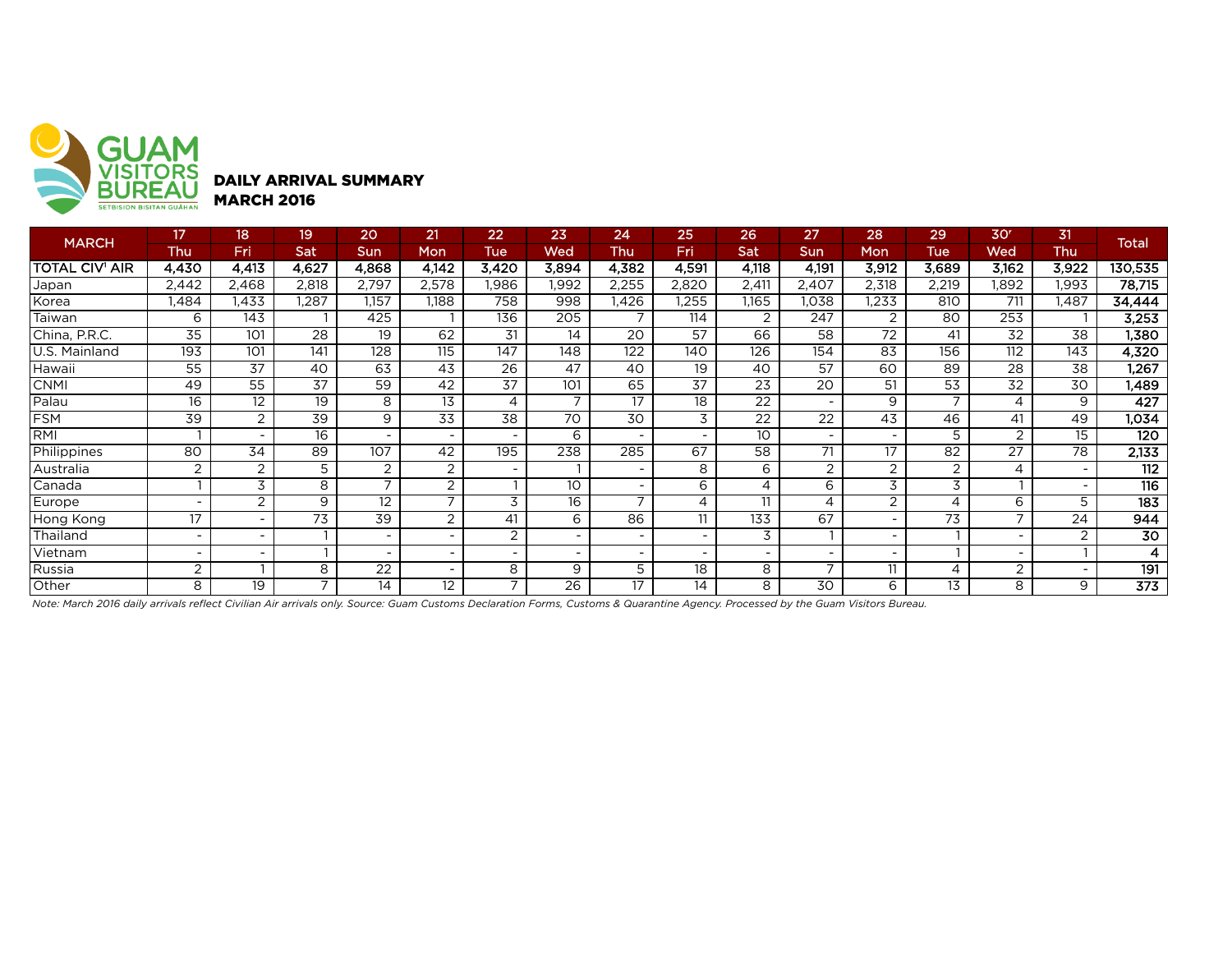

## DAILY ARRIVAL COMPARISON MARCH 2016

|                 | 2015   |        |              |        | 2016   |              | % chg from LY |          |              |  |
|-----------------|--------|--------|--------------|--------|--------|--------------|---------------|----------|--------------|--|
| <b>MARCH</b>    | Japan  | Other  | <b>Total</b> | Japan  | Other  | <b>Total</b> | Japan         | Other    | <b>Total</b> |  |
| $\mathbf{1}$    | 3,144  | 1,606  | 4,750        | 2,788  | 1,660  | 4,448        | $-11.3%$      | 3.4%     | $-6.4%$      |  |
| $2^{r}$         | 3,166  | 1,282  | 4,448        | 2,574  | 1,719  | 4,293        | $-18.7%$      | 34.1%    | $-3.5%$      |  |
| 3               | 3,071  | 995    | 4,066        | 2,814  | 1,631  | 4,445        | $-8.4%$       | 63.9%    | 9.3%         |  |
| $\overline{4}$  | 2,609  | 1,240  | 3,849        | 2,778  | 1,596  | 4,374        | 6.5%          | 28.7%    | 13.6%        |  |
| $\overline{5}$  | 2,932  | 1,253  | 4,185        | 2,778  | 1,511  | 4,289        | $-5.3%$       | 20.6%    | 2.5%         |  |
| $\overline{6}$  | 3,312  | 1,634  | 4,946        | 2,985  | 1,835  | 4,820        | $-9.9%$       | 12.3%    | $-2.5%$      |  |
| $\overline{7}$  | 3,047  | 1,423  | 4,470        | 2,846  | 1,329  | 4,175        | $-6.6%$       | $-6.6%$  | $-6.6%$      |  |
| 8               | 3,149  | 1,591  | 4,740        | 2,639  | 1,392  | 4,031        | $-16.2%$      | $-12.5%$ | $-15.0%$     |  |
| $\overline{9}$  | 3,027  | 1,276  | 4,303        | 2,366  | 1,472  | 3,838        | $-21.8%$      | 15.4%    | $-10.8%$     |  |
| 10              | 2,722  | 1,010  | 3,732        | 2,647  | 1,691  | 4,338        | $-2.8%$       | 67.4%    | 16.2%        |  |
| 11              | 2,956  | 1,309  | 4,265        | 2,723  | 1,756  | 4,479        | $-7.9%$       | 34.1%    | 5.0%         |  |
| 12              | 2,962  | 1,645  | 4,607        | 2,555  | 1,479  | 4,034        | $-13.7%$      | $-10.1%$ | $-12.4%$     |  |
| 13              | 2,913  | 1,544  | 4,457        | 2,805  | 1,981  | 4,786        | $-3.7%$       | 28.3%    | 7.4%         |  |
| 14              | 3,005  | 1,312  | 4,317        | 2,907  | 1,291  | 4,198        | $-3.3%$       | $-1.6%$  | $-2.8%$      |  |
| 15 <sup>r</sup> | 1,980  | 1,106  | 3,086        | 2,581  | 1,412  | 3,993        | 30.4%         | 27.7%    | 29.4%        |  |
| 16              | 3,376  | 1,516  | 4,892        | 2,533  | 1,700  | 4,233        | $-25.0%$      | 12.1%    | $-13.5%$     |  |
| 17              | 2,625  | 1,175  | 3,800        | 2,442  | 1,988  | 4,430        | $-7.0%$       | 69.2%    | 16.6%        |  |
| 18              | 2,368  | 1,228  | 3,596        | 2,468  | 1,945  | 4,413        | 4.2%          | 58.4%    | 22.7%        |  |
| 19              | 3,017  | 1,756  | 4,773        | 2,818  | 1,809  | 4,627        | $-6.6%$       | 3.0%     | $-3.1%$      |  |
| 20              | 3,100  | 1,559  | 4,659        | 2,797  | 2,071  | 4,868        | $-9.8%$       | 32.8%    | 4.5%         |  |
| 21              | 2,774  | 1,520  | 4,294        | 2,578  | 1,564  | 4,142        | $-7.1%$       | 2.9%     | $-3.5%$      |  |
| 22              | 2,600  | 1,839  | 4,439        | 1,986  | 1,434  | 3,420        | $-23.6%$      | $-22.0%$ | $-23.0%$     |  |
| 23              | 1,981  | 1,310  | 3,291        | 1,992  | 1,902  | 3,894        | 0.6%          | 45.2%    | 18.3%        |  |
| $\overline{24}$ | 1,795  | 912    | 2,707        | 2,255  | 2,127  | 4,382        | 25.6%         | 133.2%   | 61.9%        |  |
| 25              | 3,145  | 1,278  | 4,423        | 2,820  | 1,771  | 4,591        | $-10.3%$      | 38.6%    | 3.8%         |  |
| 26              | 3,283  | 1,595  | 4,878        | 2,411  | 1,707  | 4,118        | $-26.6%$      | 7.0%     | $-15.6%$     |  |
| 27              | 2,868  | 1,382  | 4,250        | 2,407  | 1,784  | 4,191        | $-16.1%$      | 29.1%    | $-1.4%$      |  |
| 28              | 3,008  | 1,203  | 4,211        | 2,318  | 1,594  | 3,912        | $-22.9%$      | 32.5%    | $-7.1%$      |  |
| 29              | 2,285  | 1,785  | 4,070        | 2,219  | 1,470  | 3,689        | $-2.9%$       | $-17.6%$ | $-9.4%$      |  |
| 30 <sup>r</sup> | 2,625  | 1,213  | 3,838        | 1,892  | 1,270  | 3,162        | $-27.9%$      | 4.7%     | $-17.6%$     |  |
| 31              | 2,258  | 1,195  | 3,453        | 1,993  | 1,929  | 3,922        | $-11.7%$      | 61.4%    | 13.6%        |  |
| Total           | 87,103 | 42,692 | 129,795      | 78,715 | 51,820 | 130,535      | $-9.6%$       | 21.4%    | 0.6%         |  |

*Note: March daily arrivals reflect "Civilian Air" arrivals only. MTD<sup>2</sup> Month-to-Date <sup>r</sup> Revised*